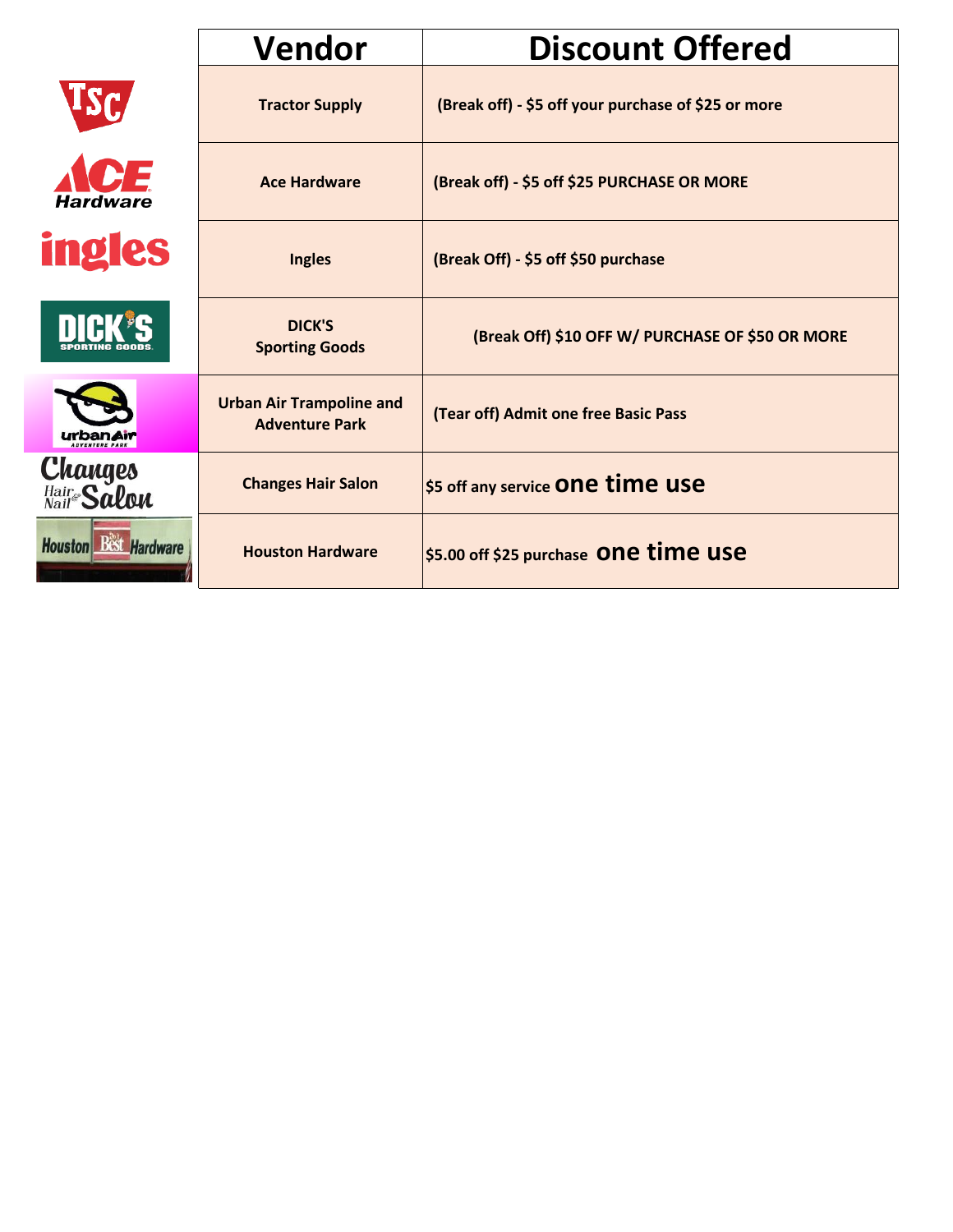|                                                 | Vendor                                          | <b>Discount Offered</b>                                                                       |
|-------------------------------------------------|-------------------------------------------------|-----------------------------------------------------------------------------------------------|
|                                                 | <b>AJ's Wings</b>                               | FREE Order of Fries w/purchase of 15 wings or more<br>(valid at all 3 locations)              |
| <b>AMICI</b>                                    | Amici                                           | <b>Extra large Pizza for Price of Large</b><br>(cannot be combined with any other promotions) |
|                                                 | <b>Atlanta Bread Company</b><br>(Warner Robins) | 10% off purchase                                                                              |
| <b>Barbaran</b><br>Brian &<br><b>GIANT SUBS</b> | <b>Brian's Giant Subs (Dublin)</b>              | FREE medium drink with purchase of sub and chip.<br>Limit one per transaction per day.        |
|                                                 | <b>Central Georgia Scout Shop</b>               | 10% off \$50 or more on Camping Gear                                                          |
| <b>Chevy's Pizza</b>                            | <b>Chevy's Pizza</b>                            | 10% off TOTAL ORDER                                                                           |
|                                                 | <b>Cravings</b>                                 | 10% off purchase                                                                              |
| alisciense                                      | <b>El Jalisciense</b>                           | 10% off TOTAL ORDER, excluding alcohol                                                        |
| El Tejado                                       | El Tejado (Forsyth)                             | 10% off purchase Monday-Thursday, excluding alcohol                                           |
|                                                 | <b>Exspress Oil Change</b>                      | \$5 OFFFull service oil change.                                                               |
| z                                               | <b>FINCHER'S BAR-B-Q</b>                        | 10% off purchase                                                                              |
|                                                 | <b>Fox City Brewing</b>                         | 50% OFF Desert one per visit                                                                  |
|                                                 | Georgia Bob's Barbeque                          | 10% off purchase                                                                              |
| <b>Great Clips</b> <sup>®</sup>                 | <b>Great Clips</b><br>(Houston County)          | \$2 off any haircut at any Houston County Location                                            |
|                                                 | Jalapeños Cantina                               | 10% off TOTAL ORDER, excluding alcohol                                                        |
| ube <sup>®</sup>                                | <b>Jiffy Lube</b>                               | \$7 off signature oil change                                                                  |
| <b>JOHNSTON</b>                                 | <b>Jonah's on Johnston Pizza</b><br>(Forsyth)   | 10% off purchase, excluding alcohol                                                           |
|                                                 | <b>Marco's Pizza</b>                            | \$4 Off order of \$20 or more (not valid with any other offer),<br>Code: SAVE420              |